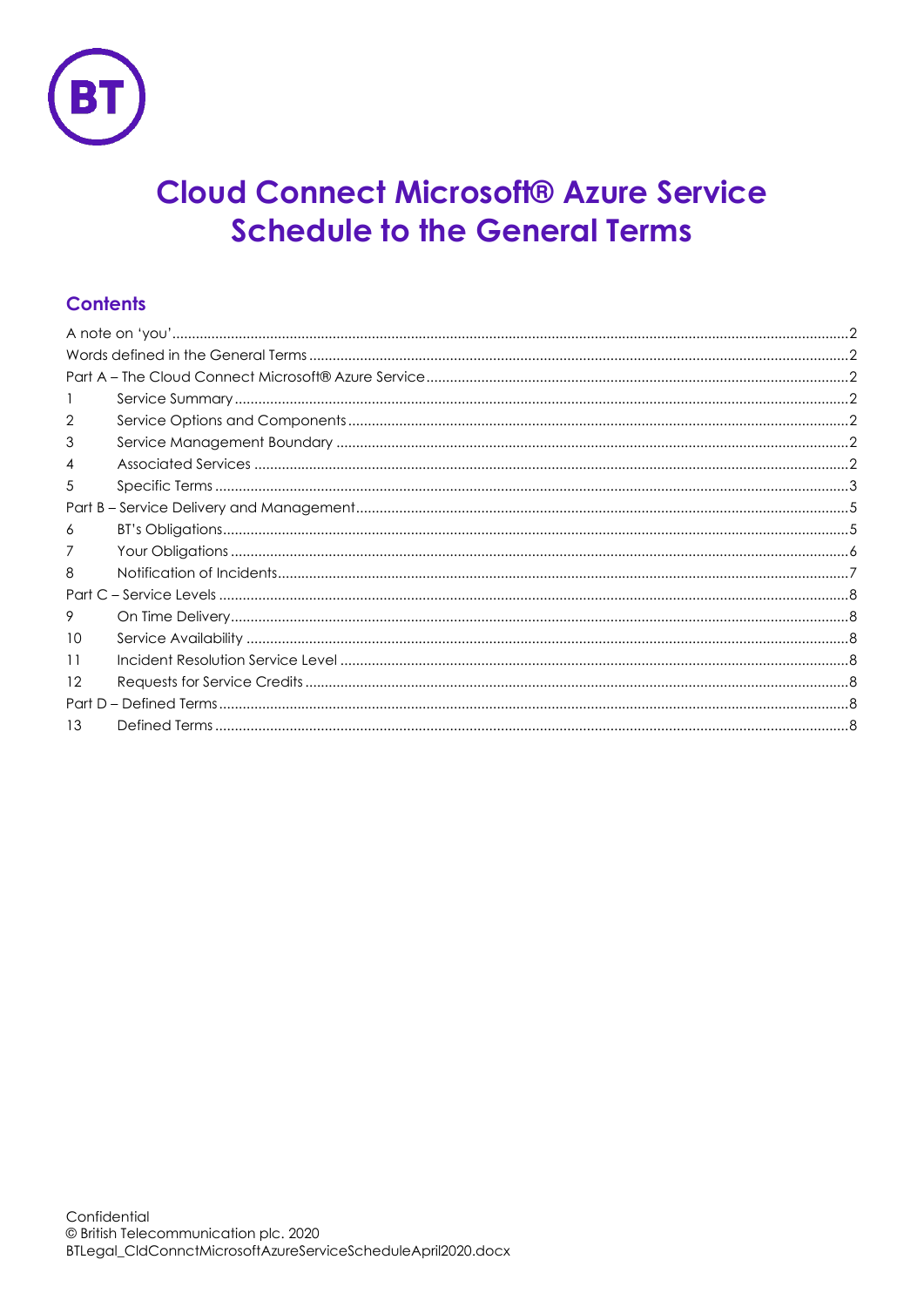

## <span id="page-1-0"></span>**A note on 'you'**

'You' and 'your' mean the Customer.

## <span id="page-1-1"></span>**Words defined in the General Terms**

Words that are capitalised but have not been defined in this Schedule have the meanings given to them in the General Terms.

## <span id="page-1-2"></span>**Part A – The Cloud Connect Microsoft® Azure Service**

#### <span id="page-1-3"></span>**1 Service Summary**

BT will provide you with a range of management services, comprising of the design, deployment and in-life management of your cloud network service in Microsoft® Azure set out in any applicable Order and up to the point of the Service Management Boundary as set out in Paragraph [3](#page-1-5) ("**Cloud Connect Microsoft® Azure Service**").

#### <span id="page-1-4"></span>**2 Service Options and Components**

BT will provide you with such of the following options and components ("**Service Options and Components**") as set out in any applicable Order and in accordance with the details as set out in that Order:

- <span id="page-1-12"></span>2.1 **Service Design**: standard blueprint design patterns that can be deployed for customers with minimal customization.
- <span id="page-1-13"></span>2.2 **Service Desk**: access to a 24x7x365 Service Desk that will provide support to the Customer Infrastructure, as set out in any applicable Order.
- <span id="page-1-8"></span>2.3 **Configuration Management**: reactive and proactive configuration and technical support of the Customer Infrastructure to ensure that the Customer Infrastructure works efficiently with the Cloud Connect Microsoft® Azure Services.
- <span id="page-1-11"></span>2.4 **Monitoring and Reporting**: monitoring and reporting of each Customer Infrastructure under management.
- <span id="page-1-7"></span>2.5 **Change Management**: simple and complex changes of the Cloud Connect Microsoft® Azure Services.
- <span id="page-1-10"></span>2.6 **Identity Manager**: administration of access via Azure Lighthouse only.
- 2.7 Service Options and Components may not be available in all countries.

## <span id="page-1-5"></span>**3 Service Management Boundary**

- 3.1 BT will provide and manage the Cloud Connect Microsoft® Azure Service in accordance with Parts B and C of this Schedule and as set out in any applicable Order ("**Service Management Boundary**").
- 3.2 BT is responsible for the Services described in this Schedule up to the point where they are delivered as part of the Cloud Connect Microsoft® Azure Services and BT is not responsible for the availability, applications or any other element or functionality of the rest of the Cloud Service.
- 3.3 You are solely responsible for obtaining and maintaining all necessary software licences or other authorisations and consents required for the Cloud Connect Microsoft® Azure Services.
- 3.4 BT will have no responsibility for the Cloud Connect Microsoft® Azure Service outside the Service Management Boundary.
- 3.5 BT does not make any representations, whether express or implied, about whether the Cloud Connect Microsoft® Azure Service will operate in combination with any Customer Equipment or other equipment and software.

#### <span id="page-1-6"></span>**4 Associated Services**

- <span id="page-1-9"></span>4.1 You will have the following services in place that will connect to the Cloud Connect Microsoft® Azure Service and are necessary for the Cloud Connect Microsoft® Azure Service to function and will ensure that these services meet the minimum technical requirements that BT specifies:
	- 4.1.1 computer hardware, software and telecommunications equipment and services necessary to access and use the Cloud Connect Microsoft® Azure Service;
	- 4.1.2 an appropriate network connection;
	- 4.1.3 Cloud Services, either purchased from BT or through the Cloud Services providers directly; and,
	- 4.1.4 the corresponding applications on the Cloud Services to enable BT to provide the Cloud Connect Microsoft® Azure Service;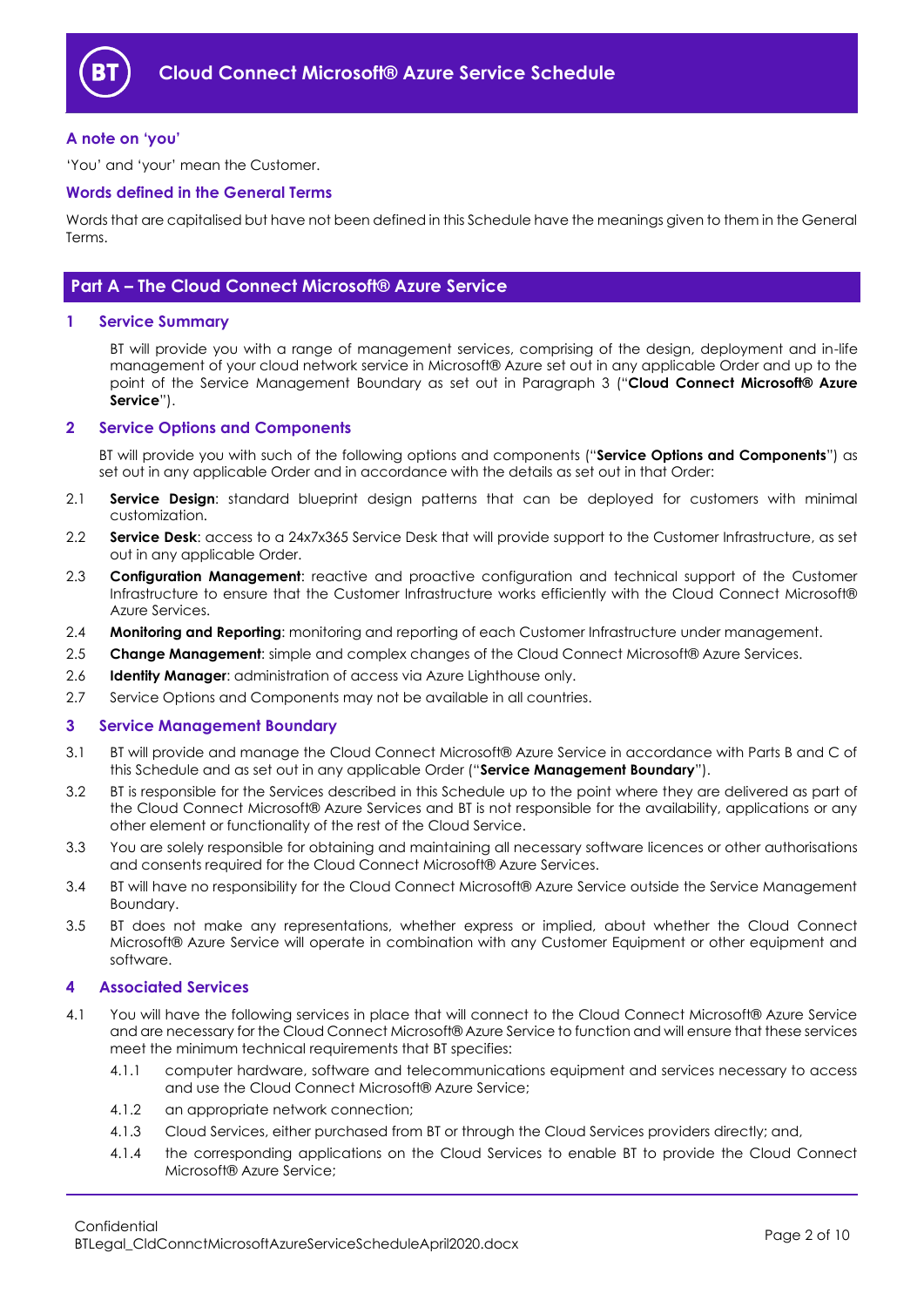

## (each an "**Enabling Service**").

- 4.2 If BT provides you with any services other than the Cloud Connect Microsoft® Azure Service this Schedule will not apply to those services and those services will be governed by their separate terms.
- 4.3 Your use of the Microsoft® Azure Management Portal and the provisioning of any of the Microsoft® Azure services will be subject to your acceptance of the Microsoft® terms of use and the terms of use for each service presented to you when you access the Microsoft® Azure Management Portal. You acknowledge Microsoft's conditions and agree to observe and comply with them for any and all use of the Microsoft® Azure services.
- 4.4 You are solely responsible for any obligation or liability arising out of transactions of any kind entered into between you and any third party accessing or relying on the Service, your information, or third party information. BT will not be a party to any transaction between you and any third party.

## <span id="page-2-0"></span>**5 Specific Terms**

## 5.1 **Minimum Period of Service and Renewal Periods**

- 5.1.1 Subject to Paragraph [5.2,](#page-2-1) unless one of us gives Notice to the other of an intention to terminate the Cloud Connect Microsoft® Azure Service at least 30 days before the end of the Minimum Period of Service or a Renewal Period, at the end of the Minimum Period of Service or Renewal Period, the Cloud Connect Microsoft® Azure Service will automatically extend for a Renewal Period and both of us will continue to perform each of our obligations in accordance with the Contract.
- 5.1.2 If either of us gives Notice to the other of an intention to terminate the Cloud Connect Microsoft® Azure Service, BT will cease delivering the Cloud Connect Microsoft® Azure Service at the time of 23:59 on the last day of the Minimum Period of Service or subsequent Renewal Period.

## <span id="page-2-1"></span>5.2 **Notice to Amend**

- 5.2.1 BT may propose changes to this Schedule, the General Terms or the Charges (or any of them) by giving you Notice at least 90 days prior to the end of the Minimum Period of Service and each Renewal Period ("**Notice to Amend**").
- <span id="page-2-2"></span>5.2.2 Within 21 days of any Notice to Amend, you will provide BT Notice:
	- (a) agreeing to the changes BT proposed, in which case those changes will apply from the beginning of the following Renewal Period;
	- (b) requesting revisions to the changes BT proposed, in which case both of us will enter into good faith negotiations for the remainder of that Minimum Period of Service or Renewal Period, as applicable, and, if agreement is reached, the agreed changes will apply from the beginning of the following Renewal Period; or,
	- (c) terminating the Contract at the end of the Minimum Period of Service or Renewal Period, as applicable.
- <span id="page-2-3"></span>5.2.3 If we have not reached agreement in accordance with Paragraph [5.2.2\(b\)](#page-2-2) by the end of the Minimum Period of Service or the Renewal Period, the terms of this Schedule will continue to apply from the beginning of the following Renewal Period unless you give Notice in accordance with Paragraph [5.2.2\(c\)o](#page-2-3)r BT may give Notice of termination, in which case BT will cease delivering the Cloud Connect Microsoft® Azure Service at the time of 23:59 on the last day of the Minimum Period of Service or subsequent Renewal Period as applicable.

## 5.3 **Termination for Convenience**

For the purposes of Clause 17 of the General Terms, either of us may, at any time after the Service Start Date and without cause, terminate the Cloud Connect Microsoft® Azure Service by giving 30 days' Notice to the other.

- 5.4 Minimum Revenue Commitment
	- 5.4.1 You will pay BT the Minimum Revenue Commitment throughout the duration of the Contract.
	- 5.4.2 BT may terminate the Cloud Connect Microsoft® Azure Service on 30 days' Notice if you fail to pay the Minimum Revenue Commitment or any part of it.

## 5.5 **Customer Committed Date**

- 5.5.1 If you request a change to the Cloud Connect Microsoft® Azure Service or any part of the Cloud Connect Microsoft® Azure Service, then BT may revise the Customer Committed Date to accommodate that change.
- 5.5.2 BT may expedite delivery of the Cloud Connect Microsoft® Azure Service for operational reasons or in response to a request from you, but this will not revise the Customer Committed Date.

## 5.6 **Service Transition**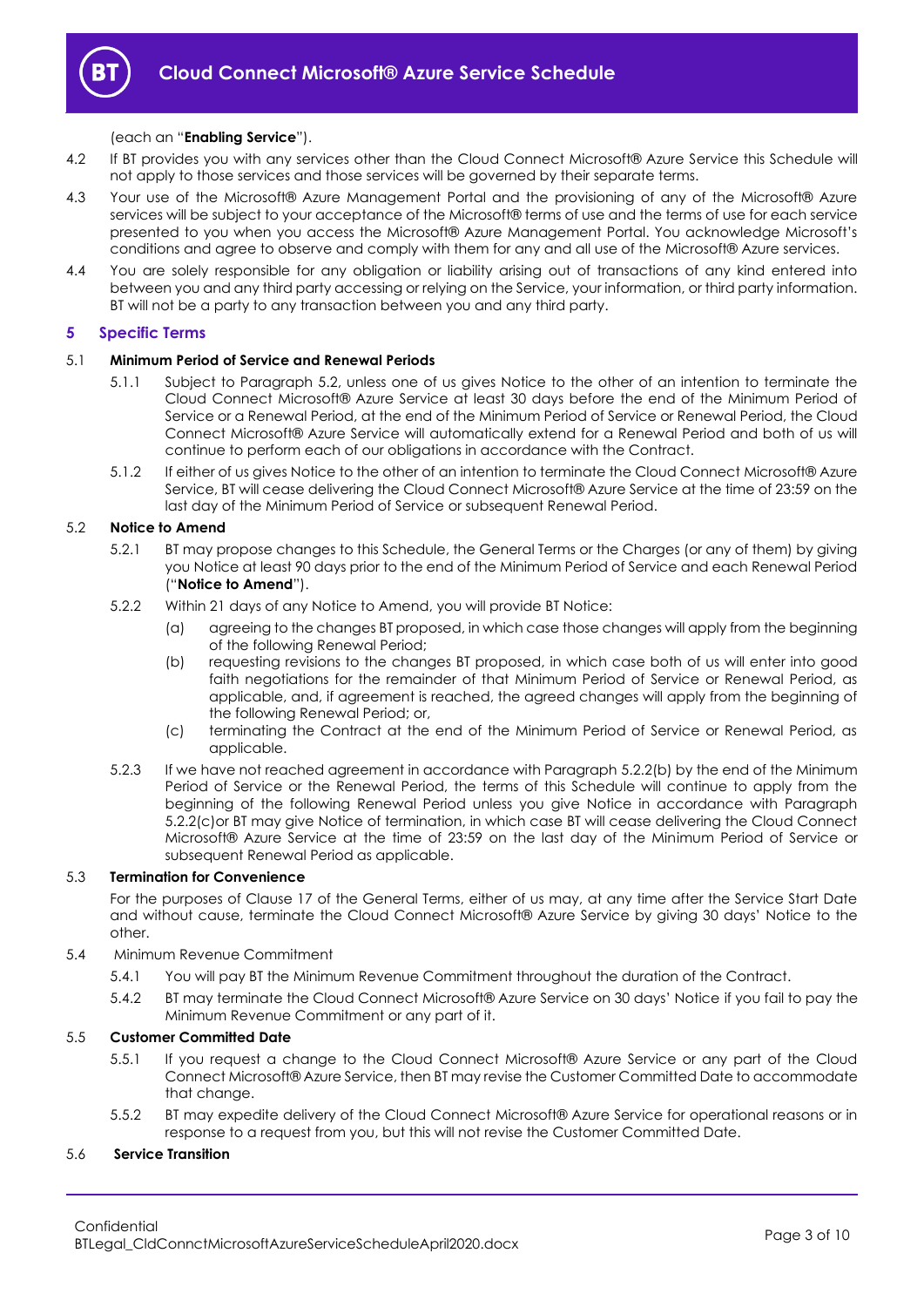

- <span id="page-3-0"></span>5.6.1 If you are transitioning your existing services to BT, you will provide any information or access BT reasonably requests within a reasonable period of time, including:
	- (a) an inventory list with information relating to each Device to be transitioned with relevant specifications, including:
		- (i) software licence information;
		- (ii) network diagrams;
		- (iii) Device name and IP addressing; and
		- (iv) details of any third party contracts, service level agreements and equipment; and,
	- (b) access to your Devices at least 20 Business Days prior to the Service Start Date.
- 5.6.2 Any changes to the inventory provided in accordance with Paragraph [5.6.1\(a\)](#page-3-0) will be made in writing and:
	- (a) may cause delay to the transition of your service or the Service Start Date; and
	- (b) may result in a change to the Charges to reflect the revised scope of the Cloud Connect Microsoft® Azure Service.
- 5.6.3 Whether or not you perform Acceptance Tests in accordance with Paragraph [7.2,](#page-5-1) you will provide reasonable technical support before and after the Service Start Date.

#### 5.7 **Termination of Microsoft Azure Services**

5.7.1 If the Microsoft® Azure Services are terminated for whatever reason, BT will automatically terminate the Cloud Connect Microsoft® Azure Service and you will pay the Exit Fees and any other charges as set out in any applicable Order and this Contract.

## 5.8 **IP Addresses**

- 5.8.1 Except for IP Addresses expressly registered in your name, all IP Addresses made available with the Cloud Connect Microsoft® Azure Service will at all times remain BT's property or the property of BT's suppliers and are non-transferable.
- 5.8.2 All of your rights to use IP Addresses will cease on termination or expiration of the Cloud Connect Microsoft® Azure Service.

#### 5.9 **Invoicing**

- 5.9.1 BT will create an order for Cloud Connect Microsoft® Azure Service on the Compute Management System (CMS) on your behalf for billing purposes. Unless set out otherwise in any applicable Order, BT will invoice you for the following Charges in the amounts set out in any applicable Order:
	- (a) Minimum Revenue Commitment;
	- (b) One Time & Usage Charges, monthly or quarterly in arrears (depending on your billing frequency), calculated at the then current rates;
	- (c) Professional Services Charges;
	- (d) any Exit Fees incurred in accordance with Paragraph [5.10.](#page-3-1)
- 5.9.2 BT may invoice you for any of the following Charges in addition to those set out in any applicable Order:
	- (a) Charges for investigating Incidents that you report to BT where BT finds no Incident or that the Incident is caused by something for which BT is not responsible under the Contract;
	- (b) Charges for commissioning the Cloud Connect Microsoft® Azure Service in accordance with Paragraph [6.2](#page-4-2) outside of Business Hours;
	- (c) Charges for expediting provision of the Cloud Connect Microsoft® Azure Service at your request after BT has informed you of the Customer Committed Date; and
	- (d) any other Charges as set out in any applicable Order or the BT Price List or as otherwise agreed between both of us.
- 5.9.3 Where BT has agreed that the Cloud Connect Microsoft® Azure Service may be included within one of BT's standard pricing packages or schemes, during the period that the Cloud Connect Microsoft® Azure Service is included in the pricing package or scheme, the Charges specified in the Schedule may be amended by the terms of the pricing package or scheme and upon termination of the pricing package or scheme, the Charges will revert to those specified in the Schedule.

## 5.10 **Exit Fees**

- <span id="page-3-1"></span>5.10.1 If you terminate any part of the Cloud Connect Microsoft® Azure Service for any reason, in accordance with Clause 17 of the General Terms, during the first twelve (12) month period from the Service Start Date, you will pay BT exit fees, as compensation, as detailed within the applicable Order ("**Exit Fees**").
- 5.10.2 Where you seek to terminate the Cloud Connect Microsoft® Azure Service, in accordance with Clause 17 of the General Terms and Conditions, after the initial twelve (12) months from the Service Start Date,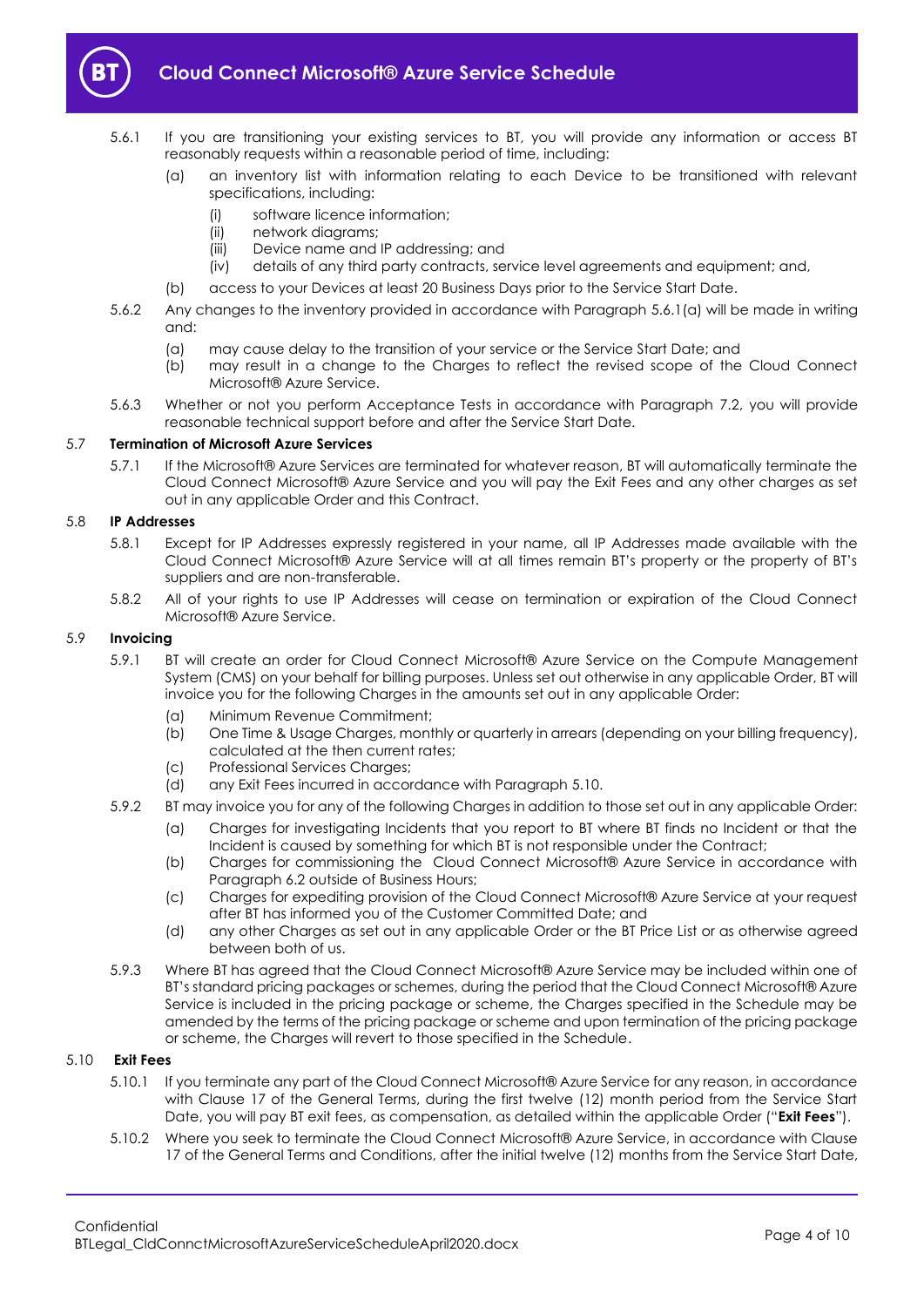

BT will refund to you any money you have paid in advance after deducting any Charges or other payments due to BT under the Contract.

## 5.11 **Exclusive Management Access to the Cloud Connect Microsoft® Azure Services**

- <span id="page-4-7"></span>5.11.1 You will grant BT sole, exclusive and unrestricted access to manage, modify and rectify the Cloud Services in order that BT can provide you with the Cloud Connect Microsoft ® Azure Service ("**Exclusive Management Access**").
- 5.11.2 If you require BT to grant you Exclusive Management Access to the Cloud Services, you will notify BT in writing in advance of the time period you require Exclusive Management Access.
- 5.11.3 BT will then confirm to you in writing the time period that BT is able to grant you Exclusive Management Access. During such time period, the Service Levels will not apply and BT will not be liable for any Service Levels not being met.
- <span id="page-4-3"></span>5.11.4 You will not do anything on the Cloud Services that will result in BT having to remedy any actions you have taken on the Cloud Services in order for BT to provide the Cloud Connect Microsoft® Azure Service. You will be solely responsible for any acts or omissions made by you whilst using the Cloud Service.
- 5.11.5 BT will not be liable for any actions undertaken by you on the Cloud Service.
- 5.11.6 Where you complete an action on the Cloud Service, by act or omission, which causes BT to rectify such action, BT shall be permitted to charge additional Charges to rectify such action. Those additional Charges shall be set out in the applicable Order Form. During any time period that BT does need to remedy any issues with the Cloud Services in accordance with Paragraph [5.11.4,](#page-4-3) the Service Levels will continue to not apply.
- 5.11.7 You will indemnify BT against any Claims brought by any Cloud Services provider or a third party during the time period you have Exclusive Management Access.
- 5.11.8 At the end of the agreed time period in which BT has granted you Exclusive Management Access, BT will retake Exclusive Management Access and BT will confirm to you in writing when the Service Levels will apply**.**

## <span id="page-4-0"></span>**Part B – Service Delivery and Management**

## <span id="page-4-1"></span>**6 BT's Obligations**

## <span id="page-4-4"></span>6.1 **Service Delivery**

Before the Service Start Date and, where applicable, throughout the provision of the Cloud Connect Microsoft® Azure Service, BT will:

- 6.1.1 provide you with contact details for the Service Desk;
- 6.1.2 configure the Cloud Connect Microsoft® Azure Service;
- 6.1.3 conduct a series of standard tests on the Cloud Connect Microsoft® Azure Service to ensure that it is configured correctly;
- 6.1.4 connect the Cloud Connect Microsoft® Azure Service to each Enabling Service;
- 6.1.5 on the date that BT has completed the activities in this Paragraph [6.1,](#page-4-4) confirm to you that the Cloud Connect Microsoft® Azure is available for performance of any Acceptance Tests in accordance with Paragraph 7.2; and,
- <span id="page-4-6"></span>6.1.6 will provide you with a date on which delivery of the Cloud Connect Microsoft® Azure Service (or each part of the Cloud Connect Microsoft® Azure Service, including to each Site) is due to start ("Customer Committed Date") and will use commercially reasonable endeavours to meet any Customer Committed Date.

## <span id="page-4-2"></span>6.2 **Commissioning of the Service**

Before the Service Start Date, BT will:

- 6.2.1 configure the Cloud Connect Microsoft® Azure Service;
- 6.2.2 conduct a series of standard tests on the Cloud Connect Microsoft® Azure Service to ensure that it is configured correctly;
- 6.2.3 connect the Cloud Connect Microsoft® Azure Service to each Enabling Service; and,
- <span id="page-4-5"></span>6.2.4 on the date that BT has completed the activities in this Paragraph [6.2,](#page-4-2) confirm to you that the Cloud Connect Microsoft® Azure Service is available for performance of any Acceptance Tests in accordance with Paragraph [7.2.](#page-5-1)

## 6.3 **During Operation**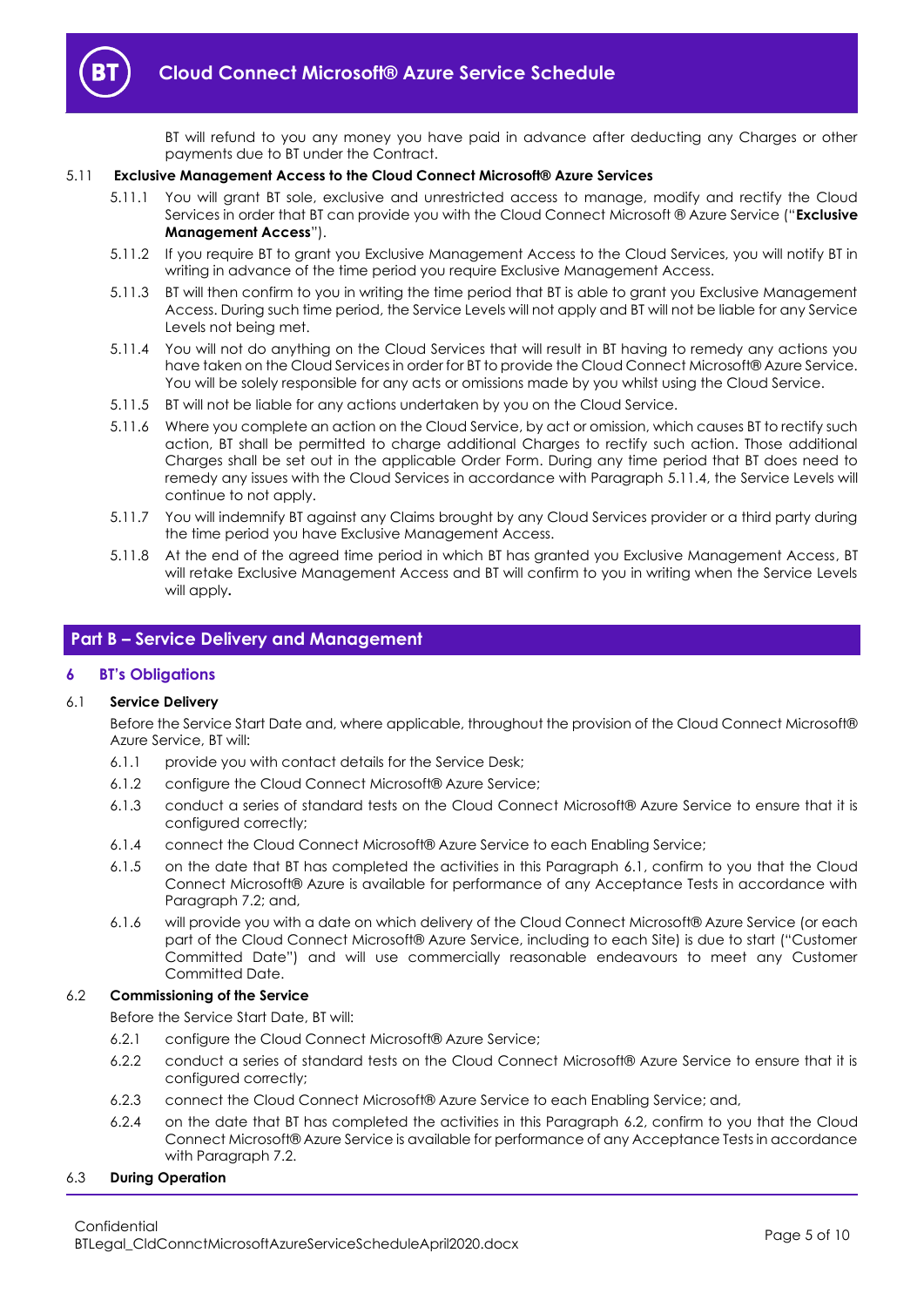

On and from the Service Start Date, BT:

- <span id="page-5-4"></span>6.3.1 will respond and use reasonable endeavours to remedy an Incident without undue delay and in accordance with the Service Levels in Part C of the Contract if BT detects or if you report an Incident on the BT Network;
- 6.3.2 will fulfil Service Requests;
- 6.3.3 may carry out Maintenance from time to time and will use reasonable endeavours to inform you;
- 6.3.4 at least five Business Days before any Planned Maintenance on the Cloud Connect Microsoft® Azure Service, however, BT may inform you with less notice than normal where Maintenance is required in an emergency; and,
- 6.3.5 may, in the event of a security breach affecting the Cloud Connect Microsoft® Azure Service, require you to change any or all of your passwords.

## 6.4 **The End of the Service**

On termination of the Cloud Connect Microsoft® Azure Service by either of us, BT:

- 6.4.1 will provide configuration information relating to the Cloud Connect Microsoft® Azure Service provided at the Site(s) in a format that BT reasonably specifies;
- 6.4.2 may delete any Content if required by Applicable Law.

## <span id="page-5-0"></span>**7 Your Obligations**

## 7.1 **Service Delivery**

Before the Service Start Date and, where applicable, throughout the provision of the Cloud Connect Microsoft® Azure Service, you will:

- 7.1.1 ensure that you have all necessary authorisations, licences and consents to allow BT to provide you with the Cloud Connect Microsoft® Azure Service;
- 7.1.2 in jurisdictions where an employer is legally required to make a disclosure to its Users and other employees:
	- (a) inform your Users that as part of the Cloud Connect Microsoft® Azure Service being delivered by BT, BT may monitor and report to you the use of any targeted applications by them;
	- (b) ensure that your Users have consented or are deemed to have consented to such monitoring and reporting (if such consent is legally required); and
	- (c) agree that BT will not be liable for any failure by you to comply with this Paragraph [\(c\),](#page-5-2) you will be liable to BT for any Claims, losses, costs or liabilities incurred or suffered by BT due to your failure to comply with this Paragrap[h \(c\).](#page-5-2)
- <span id="page-5-2"></span>7.1.3 allow BT to install all necessary software on your servers or other systems in order for BT to provide the Cloud Connect Microsoft® Azure Service.

## <span id="page-5-1"></span>7.2 **Acceptance Tests**

- 7.2.1 You will carry out the Acceptance Tests for the Cloud Connect Microsoft® Azure Service within five Business Days after receiving Notice from BT in accordance with Paragraph [6.2.4](#page-4-5) ("**Acceptance Test Period**").
- <span id="page-5-3"></span>7.2.2 The Cloud Connect Microsoft® Azure Service is accepted by you if you confirm acceptance in writing during the Acceptance Test Period or is treated as being accepted by you if you do not provide BT with Notice to the contrary by the end of the Acceptance Test Period.
- 7.2.3 Subject to Paragraph 7.2.4, the Service Start Date will be the earlier of the following:
	- (a) the date that you confirm or BT deems acceptance of the Cloud Connect Microsoft® Azure Service in writing in accordance with Paragraph [7.2.2;](#page-5-3) or
	- (b) the date of the first day following the Acceptance Test Period.
- 7.2.4 If, during the Acceptance Test Period, you provide BT Notice that the Acceptance Tests have not been passed, BT will remedy the non-conformance without undue delay and provide you Notice that BT has remedied the non-conformance and inform you of the Service Start Date.

## 7.3 **During Operation**

On and from the Service Start Date, you will:

- 7.3.1 ensure that Users report Incidents to the Customer Contact and not to the Service Desk;
- 7.3.2 ensure that the Customer Contact will take Incident reports from Users and pass these to the Service Desk using the reporting procedures agreed between both of us, and is available for all subsequent Incident management communications;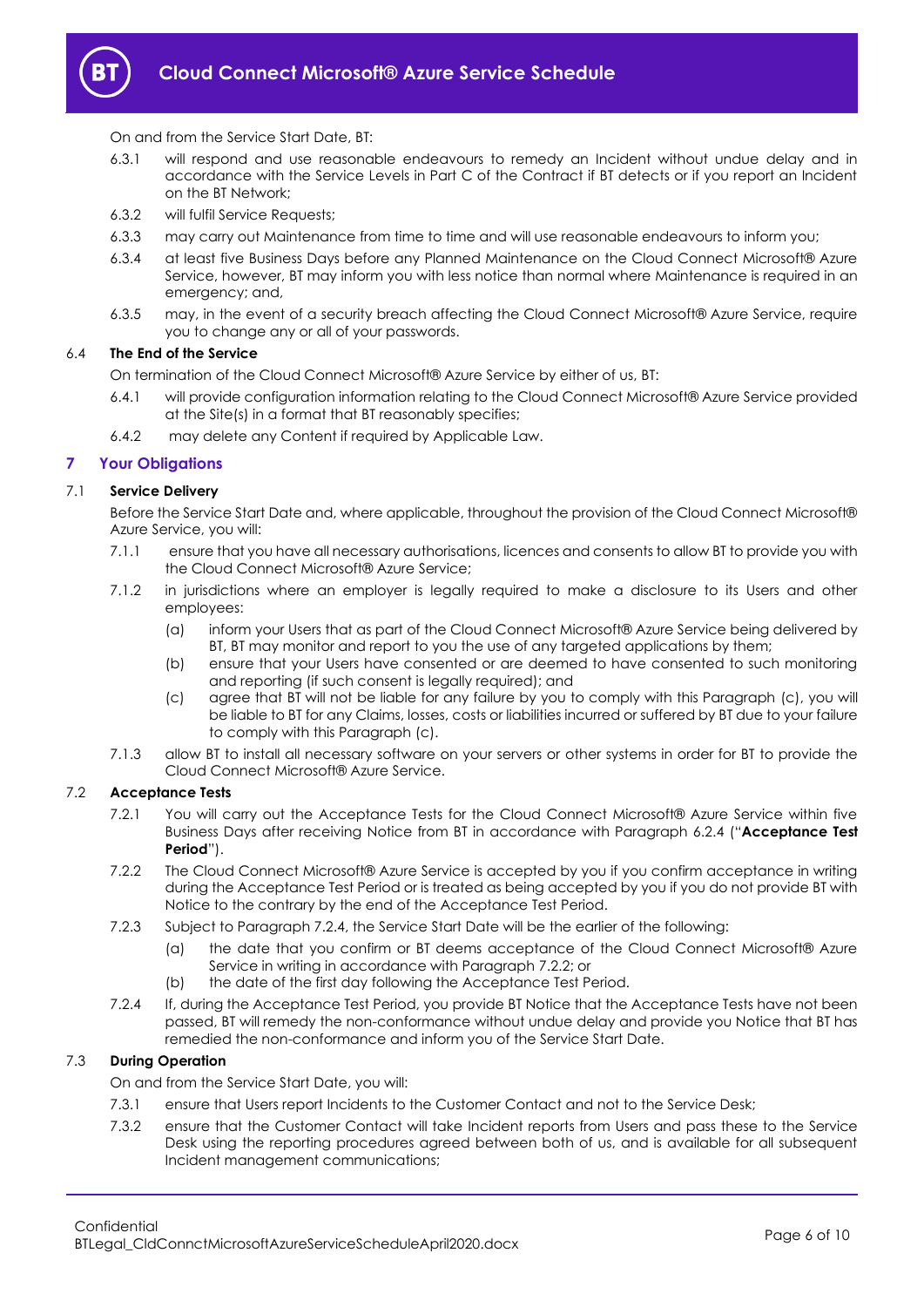

- 7.3.3 monitor and maintain any Customer Equipment connected to the Cloud Connect Microsoft® Azure Service or used in connection with a Cloud Connect Microsoft® Azure Service;
- 7.3.4 ensure that any Customer Equipment that is connected to the Cloud Connect Microsoft® Azure Service or that you use, directly or indirectly, in relation to the Cloud Connect Microsoft® Azure Service is:
	- (a) connected using the applicable BT Network termination point, unless you have BT's permission to connect by another means;
	- (b) adequately protected against viruses and other breaches of security;
	- (c) technically compatible with the Cloud Connect Microsoft® Azure Service and will not harm or damage BT Equipment, the BT Network, or any of BT's suppliers' or subcontractors' network or equipment; and
	- (d) approved and used in accordance with relevant instructions, standards and Applicable Law and any safety and security procedures applicable to the use of that Customer Equipment;
- 7.3.5 immediately disconnect any Customer Equipment, or advise BT to do so at your expense, where Customer Equipment:
	- (a) does not meet any relevant instructions, standards or Applicable Law; or
	- (b) contains or creates material that is in breach of the Acceptable Use Policy and you are contacted by BT about such material,

and redress the issues with the Customer Equipment prior to reconnection to the Cloud Connect Microsoft® Azure Service;

- 7.3.6 distribute, manage and maintain access profiles, passwords and other systems administration information relating to the control of Users' access to the Cloud Connect Microsoft® Azure Service;
- 7.3.7 maintain a written list of current Users and provide a copy of such list to BT within five Business Days following BT's written request at any time;
- 7.3.8 ensure the security and proper use of all valid User access profiles, passwords and other systems administration information used in connection with the Cloud Connect Microsoft® Azure Service and:
	- (a) immediately terminate access for any person who is no longer a User;
	- (b) inform BT immediately if a User's ID or password has, or is likely to, become known to an unauthorised person, or is being or may be used in an unauthorised way;
	- (c) take all reasonable steps to prevent unauthorised access to the Cloud Connect Microsoft® Azure Service;
	- (d) satisfy BT's security checks if a password is lost or forgotten; and
	- (e) change any or all passwords or other systems administration information used in connection with the Cloud Connect Microsoft® Azure Service if BT requests you to do so in order to ensure the security or integrity of the Cloud Connect Microsoft® Azure Service.
- 7.3.9 not allow any User specific subscription to be used by more than one individual User unless it has been reassigned in its entirety to another individual User, in which case you will ensure the prior User will no longer have any right to access or use the Cloud Connect Microsoft® Azure Service.

## <span id="page-6-0"></span>**8 Notification of Incidents**

- <span id="page-6-1"></span>8.1 Where you become aware of an Incident:
	- 8.1.1 the Customer Contact will report any Severity Level 1 Incidents and Severity Level 2 Incidents via telephone to the Service Desk otherwise if the Severity Level 1 Incidents and Severity Level 2 Incident is not reported via telephone it will be deemed a Severity Level 3 Incident;
	- 8.1.2 BT will give you a Ticket;
	- 8.1.3 BT will inform you when it believes the Incident is cleared and will close the Ticket when:
		- (a) you confirm that the Incident is cleared within 24 hours after having been informed; or
		- (b) BT has attempted unsuccessfully to contact you, in the way agreed between both of us in relation to the Incident, and you have not responded within 24 hours following BT's attempt to contact you.
- <span id="page-6-3"></span><span id="page-6-2"></span>8.2 If you confirm that the Incident is not cleared within 24 hours after having been informed, the Ticket will remain open, and BT will continue to work to resolve the Incident.
- 8.3 Where BT becomes aware of an Incident, Paragraphs [8.1.1,](#page-6-1) [8.1.3](#page-6-2) and [8.2](#page-6-3) will apply.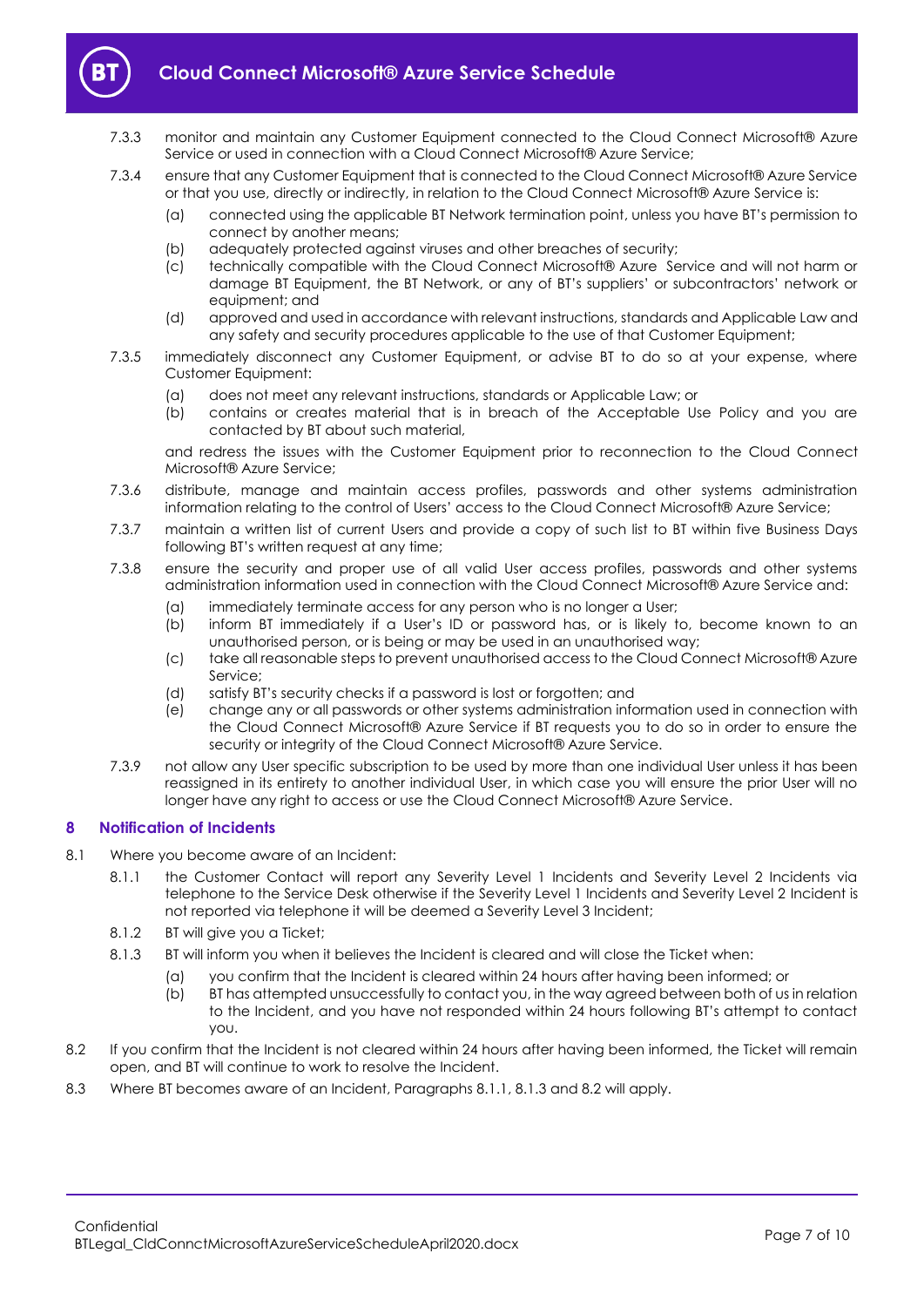

## <span id="page-7-0"></span>**Part C – Service Levels**

## <span id="page-7-1"></span>**9 On Time Delivery**

9.1 BT will deliver the Service on or before the Customer Committed Date (the "**On Time Delivery Service Level**").

## <span id="page-7-2"></span>**10 Service Availability**

10.1 A service availability target is offered for the Cloud Connect Microsoft® Azure Service where it is deployed. This is based on the availability SLA offered by Azure for each of the components under management.

## <span id="page-7-3"></span>**11 Incident Resolution Service Level**

<span id="page-7-8"></span>11.1 From the Service Start Date and subject to you reporting at least four Qualifying Incidents per calendar month in accordance with Paragraph 8, BT will provide the Cloud Connect Microsoft® Azure Service with the response and resolution times for Qualifying Incidents in accordance with the below table ( "**Incident Resolution Service Level**"):

| <b>Incident Category</b> | <b>Incident Resolution Service Levels</b> |
|--------------------------|-------------------------------------------|
| Severity Level 1         | 5 hours                                   |
| Severity Level 2         | 12 hours                                  |
| Severity Level 3         | 24 hours                                  |
| Severity Level 4         | 48 hours                                  |

11.2 If BT fails to meet the Incident Resolution Service Level, you may request Service Credits at the rate of four per cent of the Usage Charges for the Cloud Connect Azure Service with the Usage Charges being based on the month the Incident was reported to BT in accordance with Paragraph [10.](#page-7-2)

## <span id="page-7-4"></span>**12 Requests for Service Credits**

- <span id="page-7-7"></span>12.1 You may request applicable Service Credits within 28 days of the end of the calendar month in which a Qualifying Incident occurred by providing details of the reason for the claim. Any failure by you to submit a request in accordance with this Paragraph [12.1](#page-7-7) will constitute a waiver of any claim for Service Credits for that calendar month.
- 12.2 Upon receipt of a valid request for Service Credits in accordance with Paragrap[h 12.1:](#page-7-7)
	- 12.2.1 BT will issue you with the applicable Service Credits by deducting those Service Credits from your invoice within two billing cycles of the request being received; and
	- 12.2.2 following termination of the Contract where no further invoices are due to be issued by BT, BT will pay you the Service Credits in a reasonable period of time.
- 12.3 Service Credits for all Service Levels will be aggregated and are available up to a maximum amount equal to 100 per cent of the Monthly Recurring Charge for the affected Cloud Connect Microsoft® Azure Service.
- 12.4 All Service Levels and Service Credits will be calculated in accordance with information recorded by, or on behalf of, BT.
- 12.5 The Service Levels under this Schedule will not apply:
	- 12.5.1 in the event that Clause 8 or Clause 23 of the General Terms applies; or
	- 12.5.2 during any trial period of the Cloud Connect Microsoft® Azure Service.

## <span id="page-7-5"></span>**Part D – Defined Terms**

## <span id="page-7-6"></span>**13 Defined Terms**

In addition to the defined terms in the General Terms, capitalised terms in this Schedule will have the below meanings (and in the case of conflict between these defined terms and the defined terms in the General Terms, these defined terms will take precedence for the purposes of this Schedule). BT has repeated some definitions in this Schedule that are already defined in the General Terms. This is to make it easier for you to find the definitions when reading this Schedule.

"**Acceptance Test Period**" has the meaning given in Paragraph 7.2.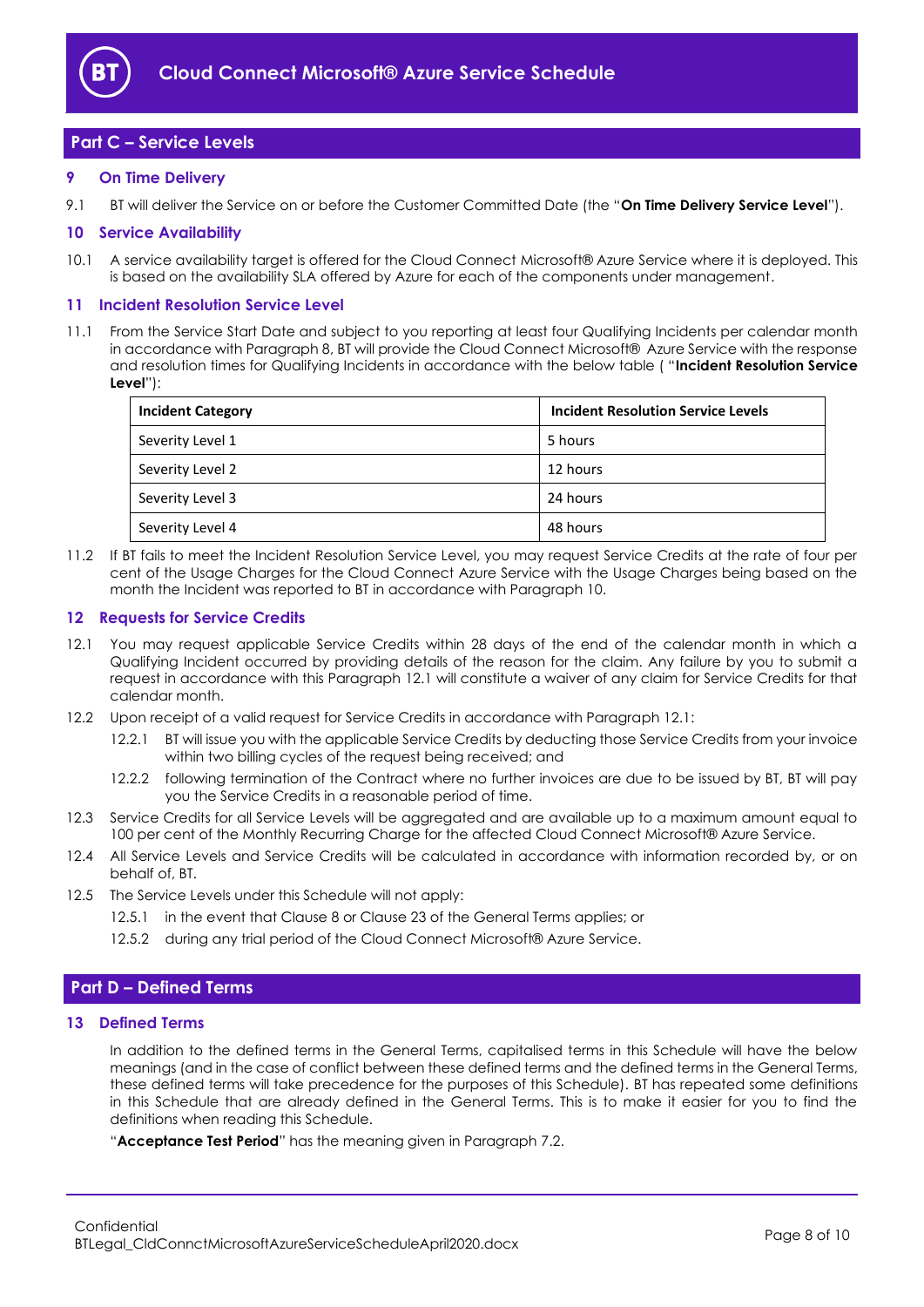

"**Acceptance Tests**" means those objective tests conducted by you that when passed confirm that you accept the Cloud Connect Microsoft® Azure Service and that the Cloud Connect Microsoft® Azure Service is ready for use save for any minor non-conformities that will be resolved as an Incident in accordance with Paragrap[h 6.3.1.](#page-5-4)

"**Availability**" means the period of time when the Cloud Connect Microsoft® Azure Service is functioning.

"**Azure Lighthouse**" means a capability that provides a single control plane to view and manage Microsoft Azure Services across your customers with higher automation, scale, and enhanced governance.

"**Acceptable Use Policy**" means BT's Acceptable Use Policy, as amended from time to time.

"**BT Price List**" means the document containing a list of BT's charges and terms that may be accessed at: [www.bt.com/pricing](http://www.bt.com/pricing) (or any other online address that BT may advise you).

"**Business Hours**" means between the hours of 0800 and 1700 in a Business Day.

"**Change Management**" has the meaning given to it in Paragraph [2.5.](#page-1-7)

"**Cloud Connect Microsoft® Azure Service**" has the meaning given in Paragraph [1.](#page-1-3)

"**Cloud Services**" means the cloud based computing infrastructure platform that BT confirms is compatible with the Cloud Connect Microsoft® Azure Service.

"**Configuration Management**" has the meaning given to it in Paragraph [2.3.](#page-1-8)

"**Content**" means applications, data, information (including emails), video, graphics, sound, music, photographs, software or any other material.

"**Customer Committed Date**" has the meaning in Paragraph [6.1.6](#page-4-6)

"**Customer Equipment**" means any equipment including any Purchased Equipment and any software, other than BT Equipment, used by you in connection with a Cloud Connect Microsoft® Azure Service.

"**Customer Infrastructure**" means the virtual machines, networks or other virtual infrastructure that

you use in connection with your Cloud Services and which BT has agreed to support through the Cloud Connect Microsoft® Azure Service, as set out in any applicable Order.

"**Device**" means any mobile handset, laptop, tablet or other item of handheld equipment, including all peripherals, excluding SIM Cards and applications, which are in scope of the Cloud Connect Microsoft® Azure Service, as set out in the Order

"**Enabling Service**" has the meaning given in Paragraph [4.1.](#page-1-9)

"**Exclusive Management Access**" has the meaning given to it in Clause [5.11.](#page-4-7)

"**Exit Fees**" has the meaning given to it in Paragraph [5.10.](#page-3-1)

"**General Terms**" means the general terms to which this Schedule is attached or can be found at [www.bt.com/terms,](http://www.bt.com/terms) and that form part of the Contract.

"**Identity Manager**" has the meaning given to it in Paragraph [2.6.](#page-1-10)

"**Incident**" means an unplanned interruption to, or a reduction in the quality of, the Cloud Connect Microsoft® Azure Service or particular element of the Cloud Connect Microsoft® Azure Service.

"**Incident Category**" means each of the severity levels set forth in the table at Paragraph [11.1.](#page-7-8)

"**Incident Resolution Service Levels**" has the meaning given to it in Paragraph [11.](#page-7-3) 

"**Internet**" means a global system of interconnected networks that use a standard Internet Protocol to link devices worldwide.

"**IP Address**" means a unique number on the Internet of a network card or controller that identifies a device and is visible by all other devices on the Internet.

"**Microsoft® Azure Management Portal**" means the Supplier owned and managed web interface through which you may access the Microsoft® Azure catalogue found at portal.azure.com or any other website that BT or the Supplier informs you of.

"**Microsoft® Azure Service(s)"** means a collection of Microsoft® cloud services including computing, database, mobile, networking, storage and analytics, and web services.

"**Minimum Period of Service**" means a period of 12 consecutive months beginning on the Service Start Date, unless set out otherwise in any applicable Order.

"**Monitoring and Reporting**" has the meaning given to it in Paragraph [2.4.](#page-1-11)

"**Monthly Recurring Charges**" means the monthly Recurring Charges for the Cloud Connect Microsoft® Azure Service and the sum of the Usage Charges for the three full previous months divided by three.

"**Notice to Amend**" has the meaning given in Paragraph [5.2](#page-2-1)

"**Planned Maintenance**" means any Maintenance BT has planned to do in advance.

"**Professional Services**" means those services provided by BT which are labour related services.